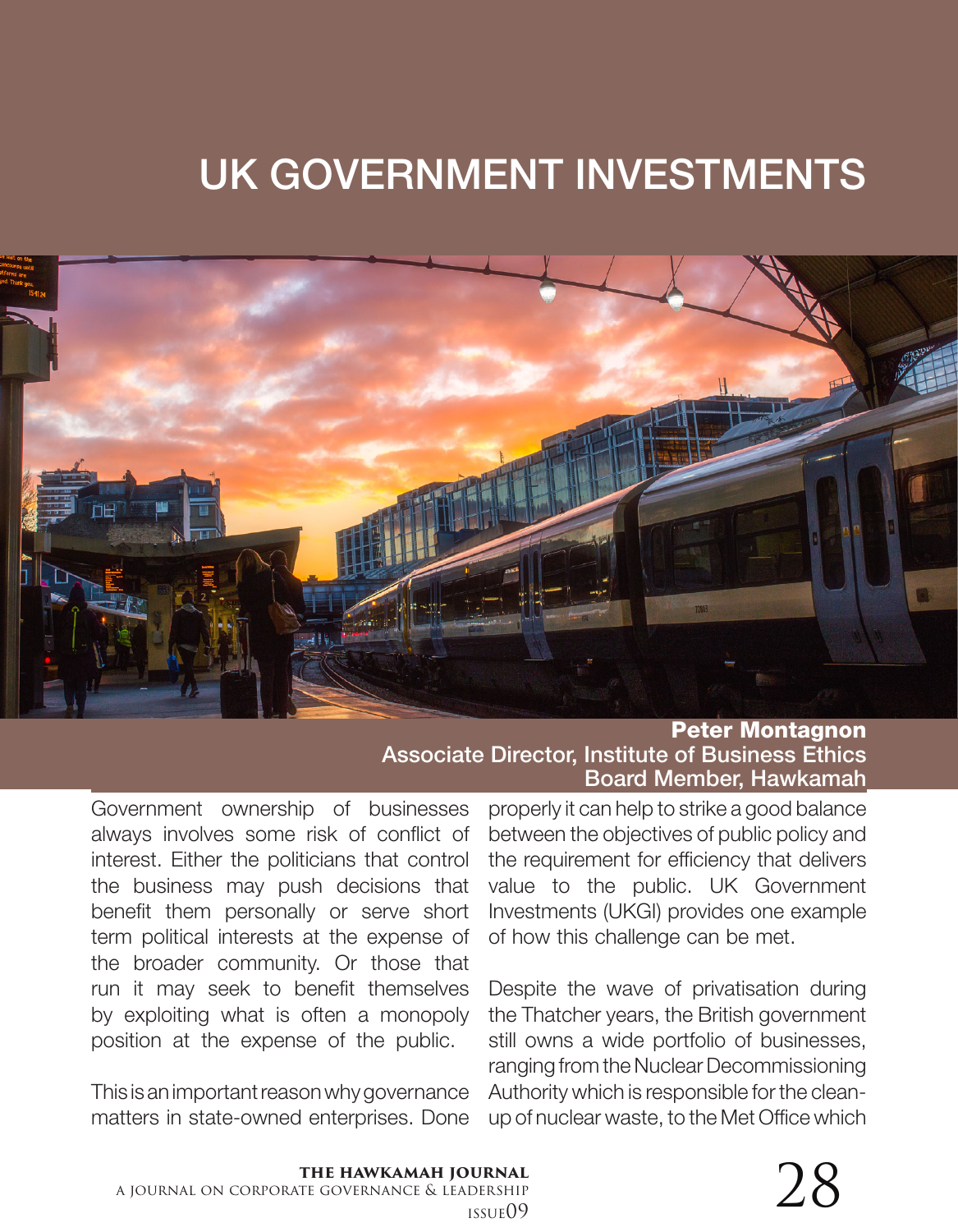provides weather forecasts, to Channel 4 television, the Land Registry which records the ownership of land throughout the country through to UK Export Finance which guarantees trade deals. Following the financial crisis of 2007-08, it also found itself a leading owner of some leading banks and of the assets of lesser banks which had failed.

UKGI does not formally hold these stakes but it manages many of the more significant bodies on behalf of the government, fulfilling the stewardship role of shareholding and occasionally advising on sales. It was created in 2016 through the merger of the Shareholder Executive and UK Financial Investments, the previously separate entity set up to manage the stakes in British banks acquired by the government during the crisis. Its chairman is Robert Swannell who is currently also chairman of the retailer Marks & Spencer and has a background in investment banking. Its chief executive is Mark Russell, a former corporate finance partner in KPMG and an independent nonexecutive director of DP World.

UKGI describes its purpose as being the government's centre of excellence in corporate finance and corporate governance. Its principal objectives are to:

• Act as a shareholder for those arm's length bodies of the UK government that are structured to allow a meaningful shareholders function and for other government assets facing complex transformation, especially if governance is at the heart of a model change;

• Prepare and execute all significant corporate asset sales by the UK government;

• Advise on all major UK government financial interventions into corporate structures( such for example as rescue arrangements for failing companies that are deemed to have national strategic importance);

• Advise on major UK government negotiations with corporates.



## **UK Government**<br>Investments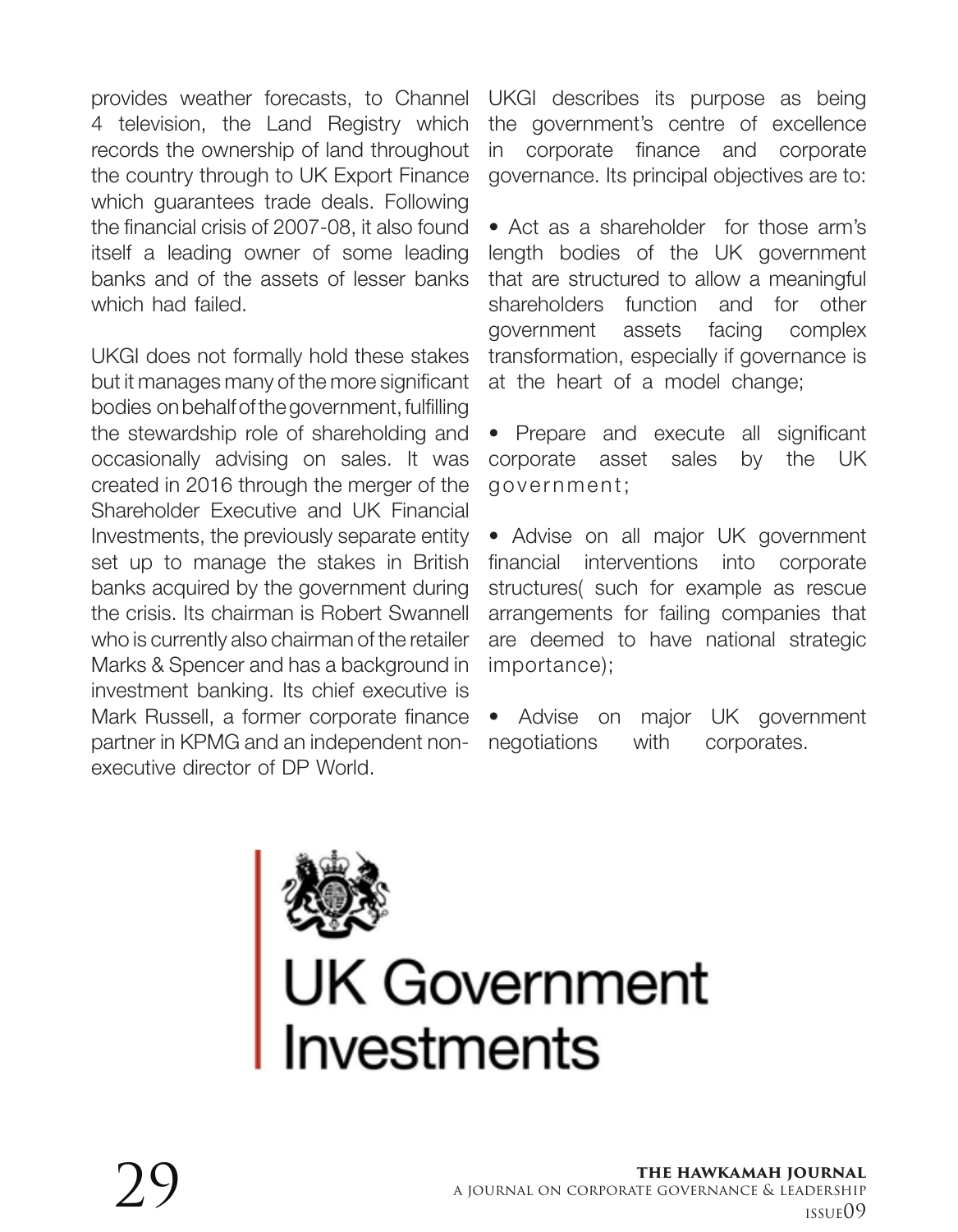The organisation itself is wholly owned by the Treasury (Finance Ministry), although the businesses under its wing are sponsored by a range of different ministries. The relationship with the Treasury is set out in a framework document which states that it will be underpinned by the UK Corporate Governance Code so far as applicable. Its board structure reflects this with a majority of independent non-executive directors drawn from the private sector. The Framework Document places specific emphasis on professionalism, efficiency and trust.

Two elements stand out from this mandate. First, corporate finance expertise matters, not only where privatisation is being considered but also in the way businesses are being run and sometimes when the government is outsourcing services to the private sector. Yet corporate finance is not necessarily a natural skill of civil servants. The UKGI staff are divided roughly 50:50 between executives with private sector corporate finance experience and civil servants. Second, the UK government attaches high importance to corporate governance for its contribution to efficiency and accountability.

However, UKGI operates with different models tailored to the nature and the status of the business it is dealing with. In some cases, such as the Post Office (which sells stamps and receives letters and parcels for delivery by the separate Royal Mail), it has a seat on the board. With Network Rail, which manages the UK railway infrastructure, it has an observer on the board, while with the banks it has no

board presence but takes a keen interest in board appointments and governance generally.

A common feature is a Memorandum of Understanding with the sponsoring ministry setting out the objectives of the enterprise concerned. While a number of them produce services that could be undertaken by a private organisation, most of them embody some element of public policy, according to Mr Swannell. For example, the Land Registry and Companies House which stores financial records of all British companies control data that could be commercialised. "However, the government may take the view that some or all of the information should be available free to commercial organisations and that its use will benefit the economy," he says.

The critical point in these circumstances is that the service provided is reliable and efficient and this is where arm's length approach to ownership, independent management and good governance comes in.

Less common are situations where the government has a controlling stake of companies which have outside shareholders. The exception is the banks which were brought into government ownership in the wake of the financial crisis. UKFI, which remains a subsidiary of UKGI, controls these investments was specifically set up to ensure that the government did not seek to interfere with the commercial policy of the banks, for example, by seeking to direct lending to

 $\sum_{\text{DERSHIP}}$   $\sum_{\text{ISSUE}(09)}$ 

## **the hawkamah journal** a journal on corporate governance & leadership